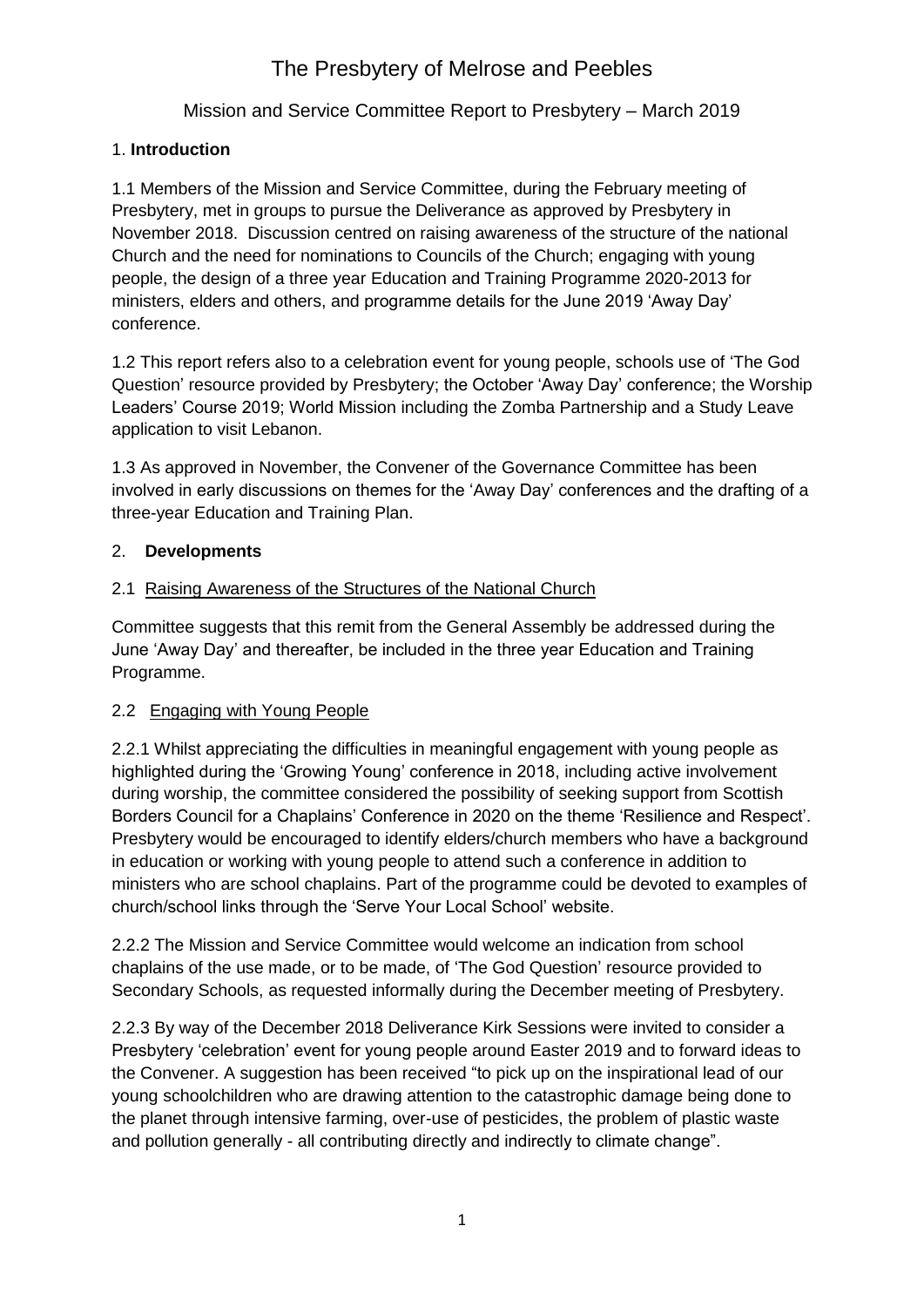## Mission and Service Committee Report to Presbytery – March 2019

2.2.4 The suggestion includes "thank our young people and show we're learning from the younger generation and going to take some effective action".

#### 2.3 A Three Year Education and Training Programme

2.3.1. Very early drafts of the proposed programme have been shared within the committee and with members of the Presbytery Planning Group. A draft of the proposed programme should be available for discussion during the June 'Away Day' with a view to presenting the final draft to the June meeting of Presbytery; this would allow detailed planning of the programme delivery to be discussed by members of the committee in October 2019 and presented to Presbytery for approval in November 2019. It is anticipated that the integrated programme would accommodate 'Away Day' conferences, locally-based and Presbytery – based courses, special topics with a learning theme, for example Climate Change, a School Chaplain's Conference and opportunities to discuss and debate the management and governance of hub, network and cluster groupings should that emerge from the work of the Presbytery Planning Group.

2.3.2 Consideration was given to the inclusion of the following in the three year programme: Elder Training, including Discipleship and Local Mission; Pastoral Care; Bereavement Care; Conducting Funerals; Moderating the Kirk Session; Session Clerk Duties, including Church Law and Structure; Administration and Finance; Property and Fabric; Fund-Raising; World Mission; Local Church Review; Spiritual Care; Engagement with Young People; Briefing for Assessors and topic based sessions eg climate change/eco-congregations.

2.3.3 Methods of delivering the training programme are at an early stage of consideration and discussion. The use of video, webinars, social media, e-newsletters and blogs might each play a part in providing as much of the training at as local a level as possible, together with regional sessions where courses may be offered at more than one level. Training opportunities could be shared with neighbouring Presbyteries and would link with nationally recognised training and certification opportunities wherever possible.

2.3.4 How we measure the impact of the proposed programme across Presbytery is not only good practice but ensures provision meets expressed need and directs effort. Number of participants, nature of comments on course evaluation sheets might offer an indication of the reach of the programme but not necessarily whether or not provision was going in the right direction. Self - assessment by way of participant questionnaires, Kirk Sessions and Presbytery which relate to key indicators may be required. Further thought is required on the development of a monitoring and evaluation framework for the programme.

2.3.5 The Convener introduced Jedburgh and Duns Presbyteries to the drafting of the programme, met with staff from the Mission and Discipleship Council and with representatives from Edinburgh and Lothian Presbyteries to ascertain support in developing the integrated programme, identifying resources and course tutors.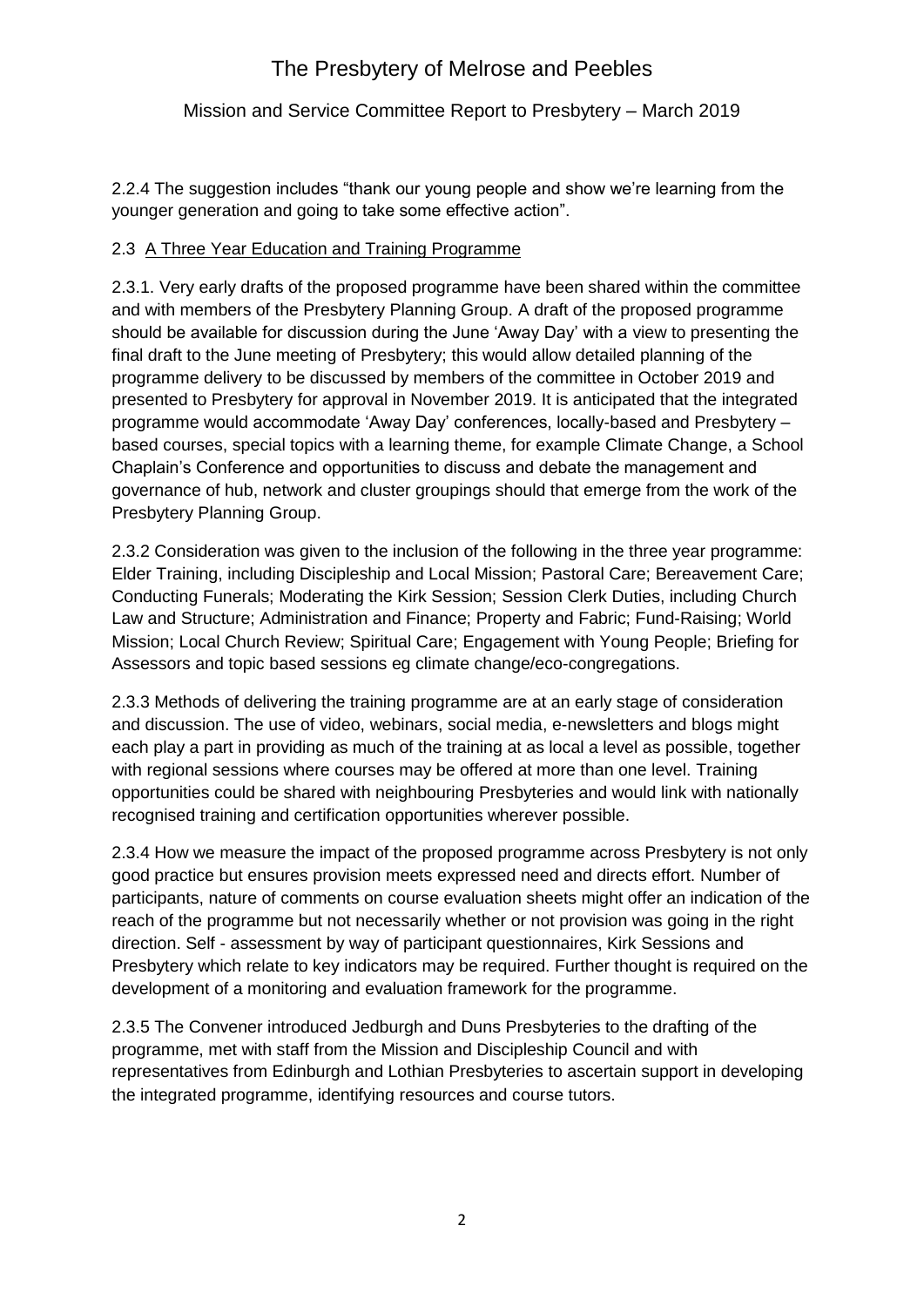Mission and Service Committee Report to Presbytery – March 2019

## 3. **June 2019 'Away Day' Programme**

3.1 On discussing the possible theme of 'Fresh Expressions' and the programme for the scheduled half day event with invitation to Duns and Jedburgh Presbyteries, the committee were of the opinion that the venue should be Innerleithen Church on Saturday June 1<sup>st</sup> and not Galashiels on this occasion given the small number from out with Presbytery who attend the conference. In addition, given the probability that 'Radical Change' may be 'delivered' at the General Assembly, the week before the date of the conference, perhaps 'managing change' should be the theme.

3.2 The Mission and Service Committee commented on the relatively short time available during Presbytery meetings for deliberation across the full remit of the committee but agreed that adding time would not accommodate the need for fuller involvement in discussion and decision taking. The suggestion of meeting over an afternoon was considered. It was recommended therefore, on this occasion, the conference might benefit from a whole day programme structured to allow delegates to attend for the whole day or indeed either the morning or afternoon sessions.

3.3 A draft, proposed 'Away Day' programme is appended to this report for the consideration and approval of presbyters. (Appendix A)

## 4. **Worship Leaders Course 2019**

4.1 There was an encouraging and positive response to attend courses for Worship Leaders; however a number found commitment to all three Saturdays impossible to accommodate. The Convener made the decision to postpone the publicised course until September so that an alternative course programme and revised arrangements for course delivery could be planned.

4.2 As a first step in planning this particular course(s) Ministers in Charges, interested course members and assessors from the 2018 Worship Leaders' Course will be invited to meet with members of the Mission and Service Committee before the end of March/early April. Presbyters are encouraged to seek any interest from within their own church in designing and/or delivering any of the proposed course programme (s) and to intimate names to the Convener before the May meeting of Presbytery..

# 5**. October 'Away Day' Conference**

5.1 A suggestion that 'The God Question' series might be a suitable theme for the October conference, with a view to using the material within churches as a study course, was pursued by the Convener. 'Grasping the Nettle', the charity developing access to the series, appointed the Rev George Lind recently as their Liaison Officer charged with promoting and facilitating discussion around 'The God Question'. It is suggested to Presbytery that the Rev. Lind be invited to lead our October conference with a view to facilitating further discussion, using the related study guide, across churches.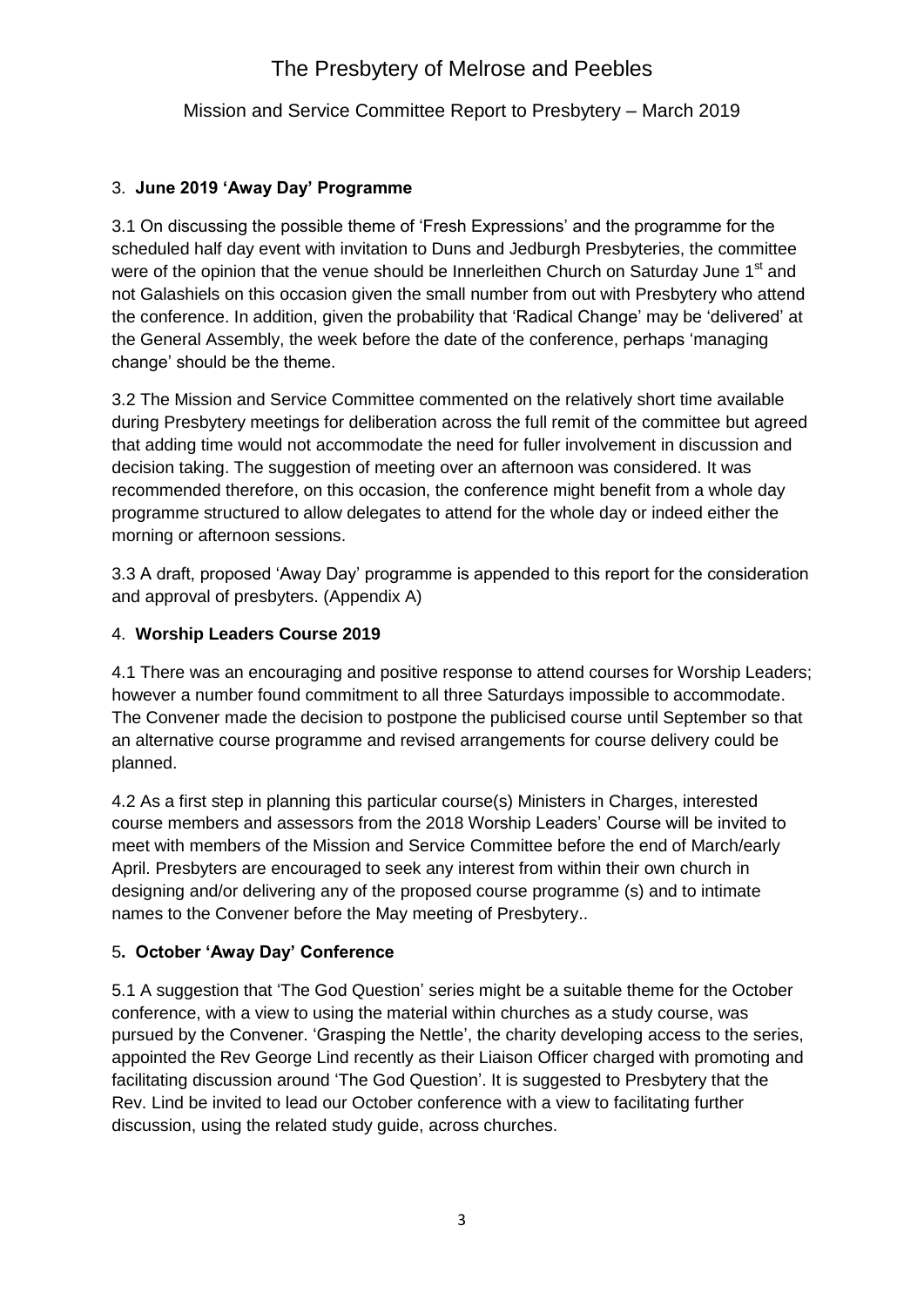## Mission and Service Committee Report to Presbytery – March 2019

### 6. **World Mission and Zomba Partnership**

6.1 In November 2018 Presbytery instructed the Mission and Service Committee to bring a draft revised Memorandum of Understanding (MoU) to the March 2019 meeting with recommendations on how the revised Memorandum might be formally signed. To this end the World Mission Group organised a get together at the beginning of February for World Mission church representatives and anyone else interested. In all 9 charges were represented with 3 others sending apologies and suggestions. The World Mission Group is very keen to ensure that the next MoU contains deliverable objectives that address concerns and aspirations of individual churches. It has been indicated that our friends in Malawi share this desire.

6.2 The World Mission Group is of the opinion that there is sufficient interest and enthusiasm to enter into another 5 year Memorandum of Understanding. To take the process forward the meeting proposed that:

- $\triangleright$  We inform Zomba Presbytery that we would like to enter into another MoU and receive assurance that they are of the same opinion
- $\triangleright$  We share a summary of the full report (Appendix B) with Zomba and ask for their input to the next MoU, emphasising our desire to have a more local to local focus throughout the partnership. The Rev Bob Milne who is now in Zomba for the next 6+ months has undertaken to assist with this process.
- $\triangleright$  A draft MoU be presented at the September Presbytery meeting in Scotland and the equivalent in Zomba
- $\triangleright$  Assuming all accept the MoU, plans are made for a signing, probably in Zomba in October 2019.

6.3 The World Mission Group is conscious that time has been spent on the Zomba Partnership and not every congregation within Presbytery is involved in this process. The Group are committed to assisting congregations in whatever links they wish to pursue with the world church. In particular, the Group would like to explore the possibility of a partnership, formal or informal, with the Presbytery of Northern Lebanon, following on from visits last year from the Rev Rola Sleiman and later, Marina Altounain. The World Mission Chair is planning to join the visit by members of Earlston church in April and to use that opportunity to explore possible links.

#### 6.4 Study Leave (Lebanon):

An application for funding (£575) through the Study Leave Scheme has been received from the Rev. Julie Rennick in order to join the Earlston Church twinning visit to Tripoli from 24 – 30 April 2019. This is a visit on behalf of both the Parish of Earlston and Melrose and Peebles Presbytery. The purpose of the visit is to develop the relationship begun with earlier visits from Rev Rola Sleiman (in 2017 and 2018), and from Miss Marina Altounain who was a guest in summer 2018 as part of the Presbytery Year of Young People International Exchange. Faithshare Grants have been applied for the four representatives of Earlston Parish and two from Presbytery. The application for funding through the Presbytery Study leave scheme would meet the costs of the Presbytery Moderator the Rev Julie Rennick.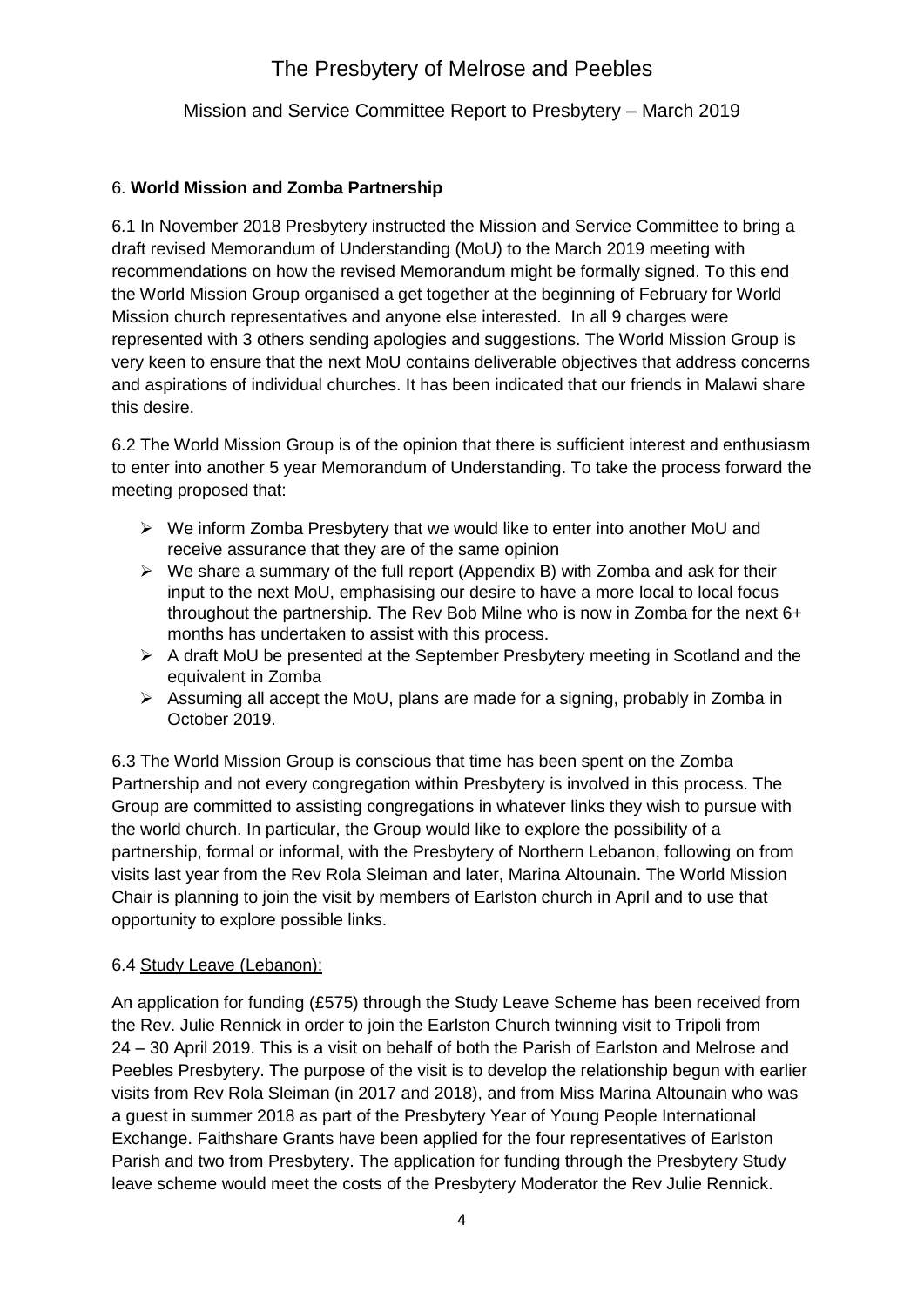Mission and Service Committee Report to Presbytery – March 2019

6.5 The Mission and Service Committee support this application and the Treasurer confirms that funds are available to meet the £575 costs. There is a desire at both a local and Presbytery level to extend our worldwide connections beyond the African continent and our Zomba Partnership, this is an excellent opportunity to visit the Presbyterian churches in Lebanon, who are doing extraordinary work with Syrian refugees. In November 2018 Presbytery endorsed the planned visit organised by Earlston to Lebanon and invited interest from across Presbytery to join the visit.

#### 7. **Communication**

7.1 Given the amount of information shared through reports to Presbytery, much of which does not require Presbytery to make related decisions, it is recommended that Presbytery publish a regular E- Newsletter for circulation to those who request a copy, all Presbyters and Session Clerks for onward transmission to as many members of charges within the bounds as possible. It is further suggested that the E-News be included on the Presbytery website.

#### **8. Deliverance**

- 1. Presbytery receives the report.
- 2. Presbytery urges School Chaplains and Ministers to indicate to the Mission and Service Convener where schools are making use of 'The God Question' resource and thoughts on a celebratory event for young people associated with the church.
- 3. Presbytery welcomes progress on the preparation of a three year Education and Training Programme and encourages presbyters to seek out those interested in the planning or delivery of courses and make names known to the Convener.
- 4. Presbytery approves the content of the June 'Away Day' programme.
- 5. Presbytery notes that the Worship Leaders' Course has been postponed until September.
- 6. Presbytery invites Ministers in Charges, and interested members and assessors from the 2018 Worship Leaders' Course, to attend a meeting with the Mission and Service Committee to consider content and delivery of a Melrose and Peebles based Worship Leaders' course.
- 7. Presbytery approves the theme for the October Conference as 'The God Question'.
- 8. Presbytery agrees to enter into another 5 year Memorandum of Understanding with Zomba Presbytery.
- 9. In order to take the Memorandum of Understanding process forward Presbytery agrees that :
	- o The Presbytery Clerk inform Zomba Presbytery that the Presbytery of Melrose and Peebles would like to enter into another Memorandum of Understanding and receive assurance that they are of the same opinion;
	- o The letter from the Clerk to include a copy of the full report (Appendix B), emphasising our desire to have a more local to local focus throughout the partnership, with a request that Zomba Presbytery send their input to drafting the next Memorandum of Understanding as soon as possible.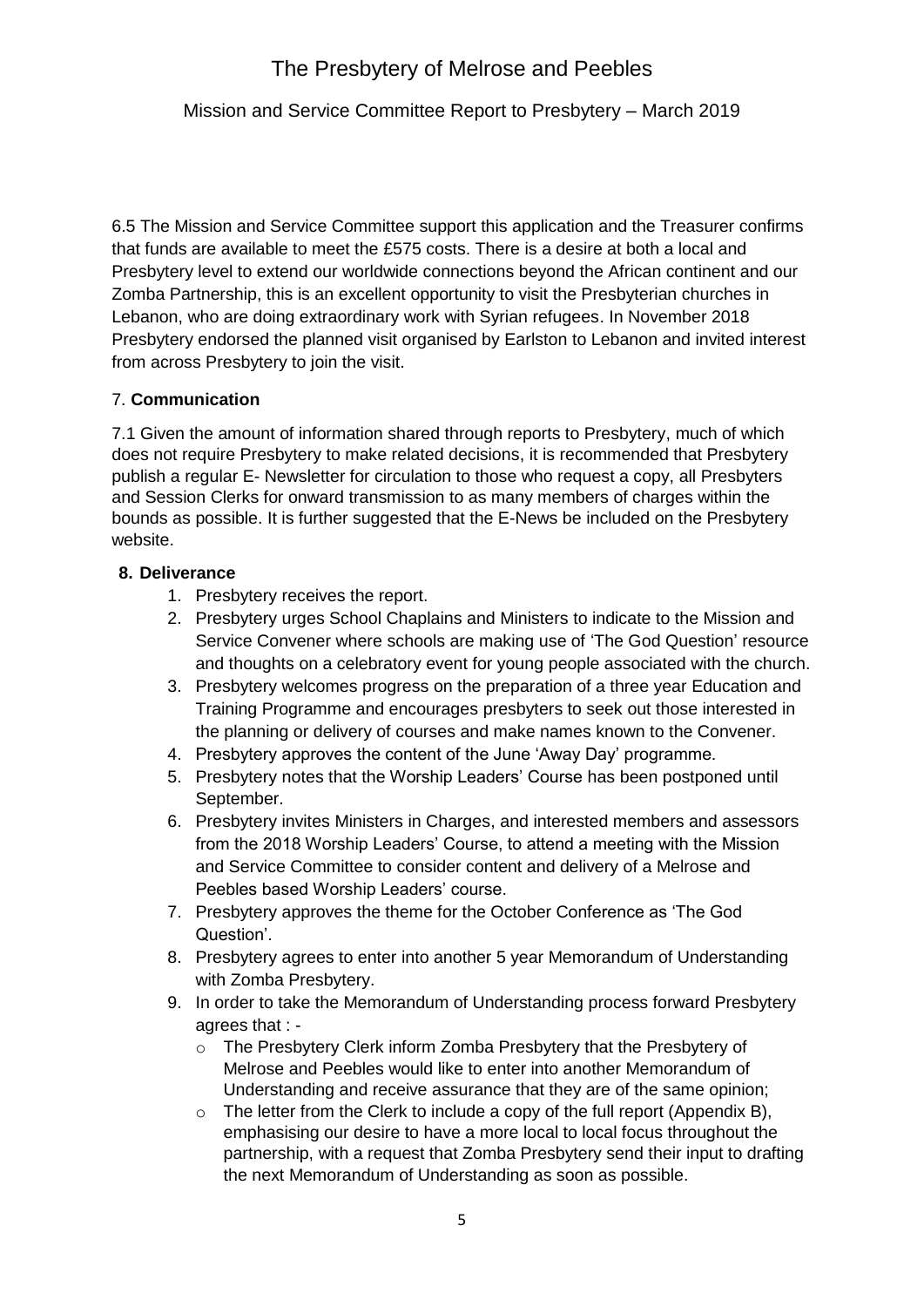Mission and Service Committee Report to Presbytery – March 2019

- o The Mission and Service Committee presents the final draft Memorandum to the September meeting of Presbytery in Scotland and the equivalent in Zomba.
- o In September 2019 Presbytery approves plans for signing the Memorandum of Understanding, probably in Zomba in October 2019.
- 10. Presbytery notes that the World Mission Group intends to explore the possibility of a partnership, formal or informal, with the Presbytery of Northern Lebanon.
- 11. Presbytery approves the Study Leave application (£575) from Rev Julie Rennick to attend the Earlston Church twinning visit to Tripoli from 24 – 30 April 2019.
- 12. Presbytery invites the Business Committee to consider the introduction of an E-Newsletter.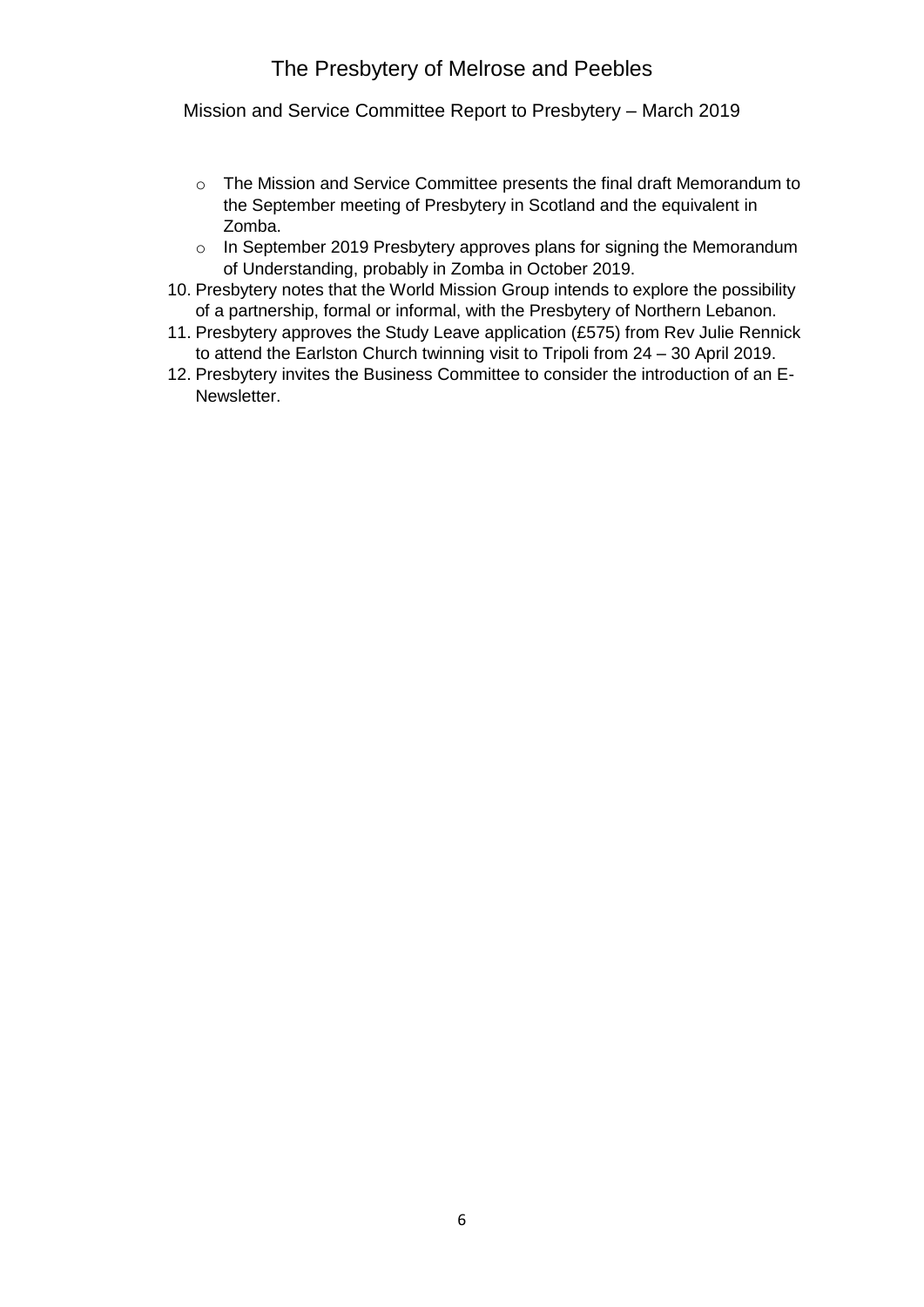Mission and Service Committee Report to Presbytery – March 2019

**Appendix A**

# **JUNE 'AWAY DAY' PROGRAMME**

## **FRESH EXPRESSIONS/MANAGING CHANGE**

Saturday 1<sup>st</sup> June 2019: Innerleithen Church: 1000 – 1500

| <b>TIME</b>      | <b>PROGRAMME</b>                     | <b>SPEAKER</b>                                    |
|------------------|--------------------------------------|---------------------------------------------------|
| $0930 - 1000$    | <b>Arrival and Breakfast</b>         |                                                   |
| $1000 - 1015$    | Welcome<br>and Constitute            | <b>Rev Julie Rennick</b><br><b>Worship Leader</b> |
| $1015 - 1025$    | Presbytery Planning: Where are we?   | <b>Rev. Rosie Frew</b>                            |
| $1030 - 1120$    | What are we up to?                   | Representatives from Clusters                     |
| $1120 - 1140$    | <b>Comfort Break</b>                 |                                                   |
| $1145 - 1215/30$ | Questions on Provisional Planning    | Panel: RF + Reps.                                 |
| 1215/1230 - 1300 | Lunch                                |                                                   |
| $1315 - 1345$    | The Radical Plan                     | <b>TBC</b>                                        |
| $1345 - 1415$    | Questions                            |                                                   |
| 1415 - 1445      | <b>Presbytery Training Programme</b> | M and S Committee                                 |
| $1445 - 1500$    | Close                                |                                                   |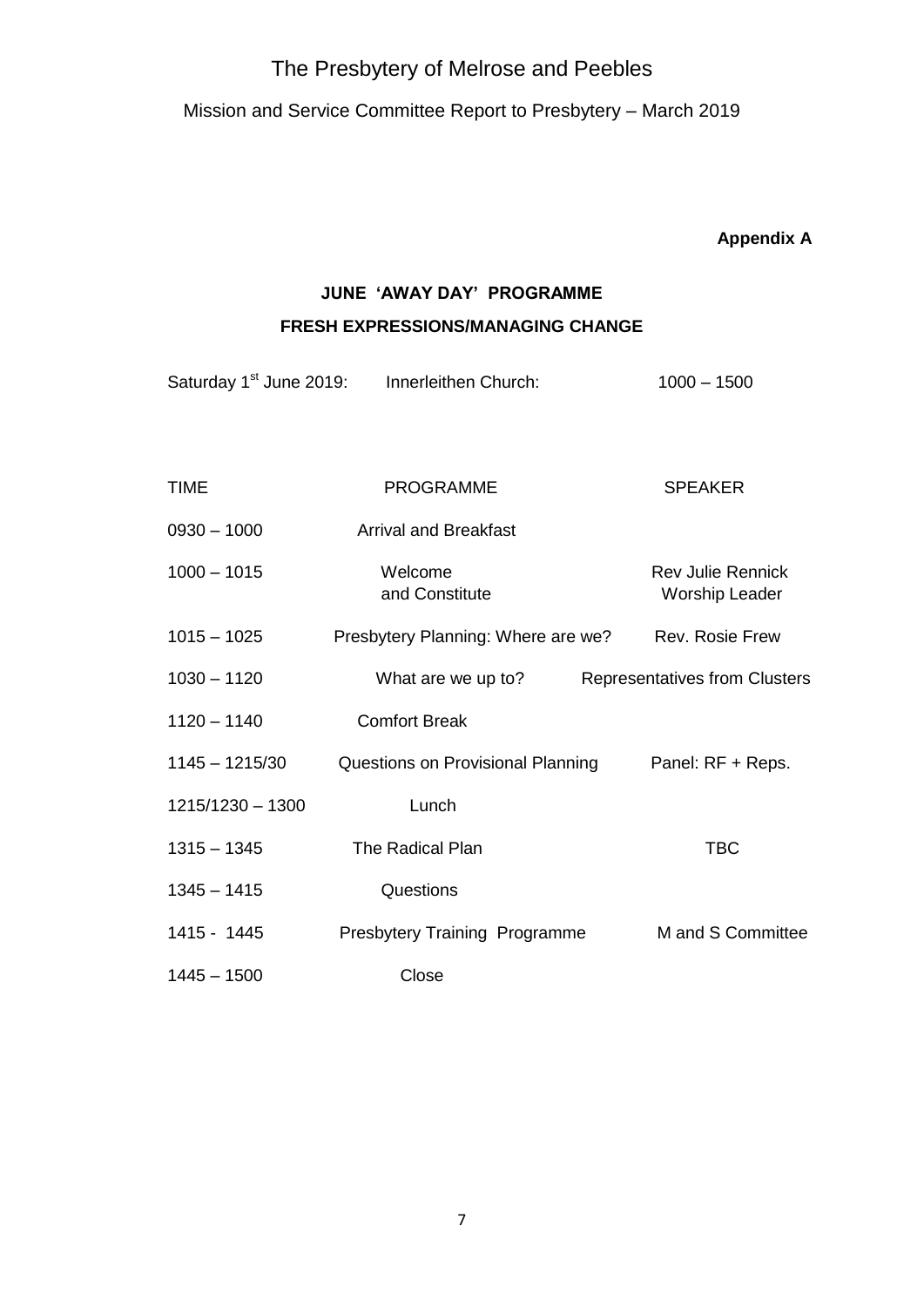# Mission and Service Committee Report to Presbytery – March 2019

# **Appendix B**

## World Mission Group: Report to Presbytery March 2019

Since 2007, there have been two Memorandum of Understanding (MoU), between ourselves and Zomba Presbytery in Malawi. During this time several initiatives have been organised to develop links between the two Presbyteries. These have included

- Sending bibles to Zomba for distribution throughout the Presbytery
- A container of equipment being sent to Zomba
- Sponsorship of midwives to study at Malawi Institute of Health, Zomba Campus
- Links set up between several congregations, some successful, others not so
- Exchange of visitors which has included, ministers, congregation members and young people

It is now time to review the MoU and decide its future and, if there is to be another MoU, what should be included? To this end the WM group organised a get together for our WM church reps and anyone else interested at the beginning of February. In all 9 charges were represented with 3 others sending apologies and suggestions. The WM group are very keen to make sure that the next MoU contains deliverable objectives that address concerns and aspirations of the individual churches involved, ie local to local objectives. It has been indicated to the group that our friends in Malawi share this desire. Below is a summary of the responses received to a questionnaire about the future of the MoU with Zomba.

# **1) What has worked for the congregations and/or been of benefit**

- The opportunity for personal contact between members of the congregations
- Email and 'whatsapp' contacts
- The opportunity for the congregation to learn more about Malawian life and living conditions
- Taking part in raising money for eg midwife project and bibles
- Having the young people with us last year
- Getting involved with Mary's meals
- Friendships made and sustained

## **2) What has not worked and/or been the biggest challenge?**

- Communication has been a problem
- Relying on ministers (in both countries) who then move to another charge being the link between congregations
- Difficulty in drawing together a nucleus of enthusiastic members to sustain the link
- Difficulty in knowing best use of money and keeping track of how it is used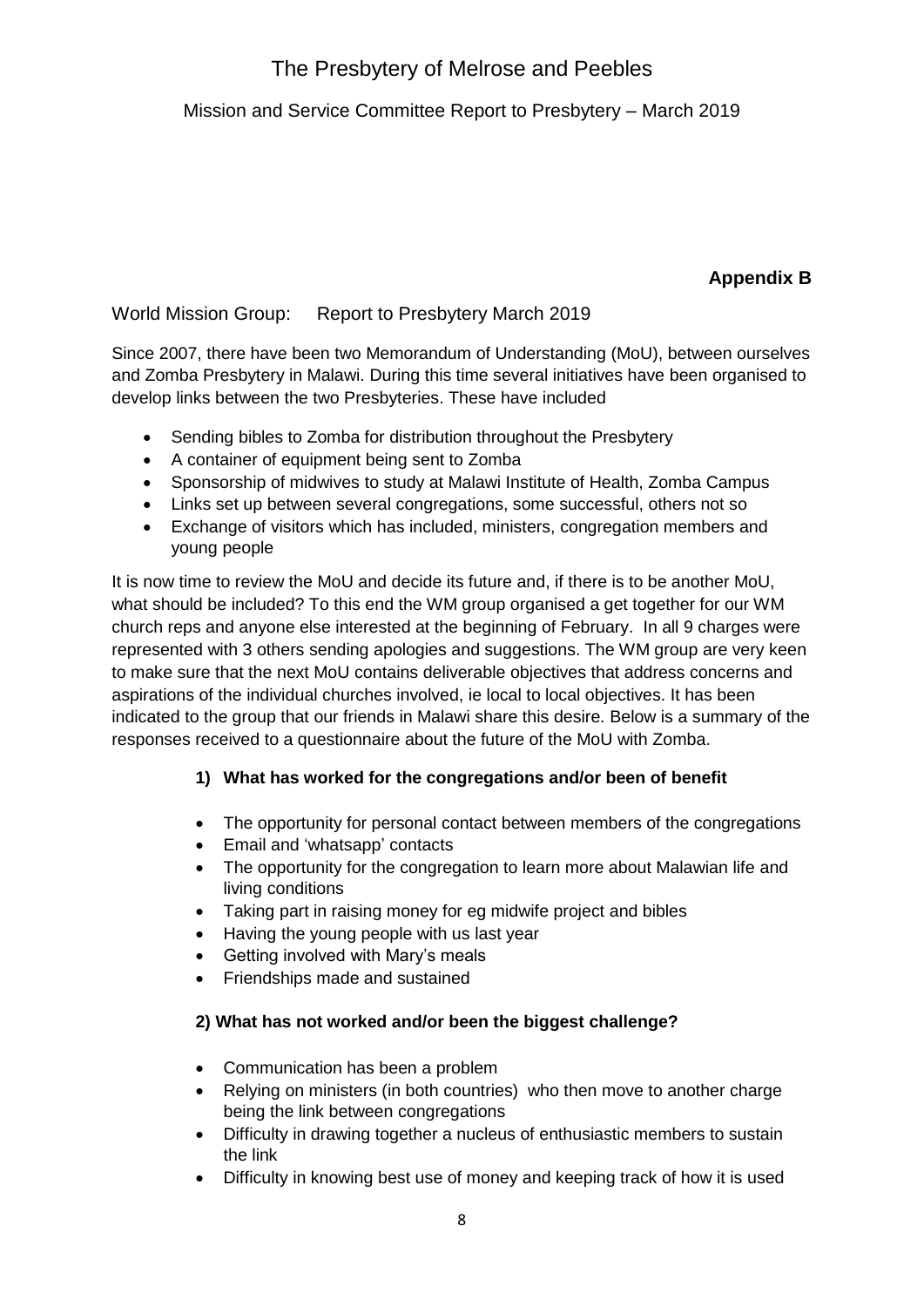Mission and Service Committee Report to Presbytery – March 2019

- Keeping the on-going contact real and relevant for our congregations
- Understanding what the linkage is about and enabling a meaningful two-way dialogue with our partners
- The aging of our congregations

## **3) What would you like to see in the next MoA relevant to your own congregation?**

- A willingness on both parts to continue partnership
- Plans for supporting our trained midwives
- Re-establishing lost links with twinned congregations
- Training and mentoring of church reps of the future, eg have a deputy Church rep
- Conversations on evangelism and how we can learn from each other
- Inter school links
- Steps to build links in the community, not just through the ministers
- Exchange visits involving the wider community
- Better reporting of use of money if this is part of the twinning
- Commitment to better communication eg supporting use of Whatsapp in both Presbyteries

#### **4) How can the WM committee help sustain the links?**

- Keep church reps informed of any forthcoming visits
- Assist in organising congregation visits to Zomba
- Use Presbytery website to resource church reps and congregations
- Explore possibility of assisting in school links
- Assist setting up WM group in congregations where appropriate

The WM Group would be very happy to receive any comments or suggestions from Presbytery that have not been included in the summary above.

## **A Presbytery-wide Project**

Although the midwife project has been a success, with the probability of 2 midwives trained by the end of 2019, the problem in getting them into full time employment has forced a rethink by the committee on this strategy. About the same time The Zomba Presbytery Clerk, Rev Nellie Nyoni approached the group with a request to help fund a street children project in Zomba. In our discussions about this proposed project, we have made it clear that the project is theirs, we are merely assisting and that our finances are both finite and time limited. With these constraints in mind, we are exploring the possibility of raising funds to secure a plot of land on which the congregations in Zomba can grow crops to either feed the children or sell them to buy items for them. Being a predominantly rural Presbytery, we think that this project might be of interest to our congregations and the wider community. It also gives churches who are not directly linked with Zomba, the possibility of being involved with the partnership to a lesser or greater extent.